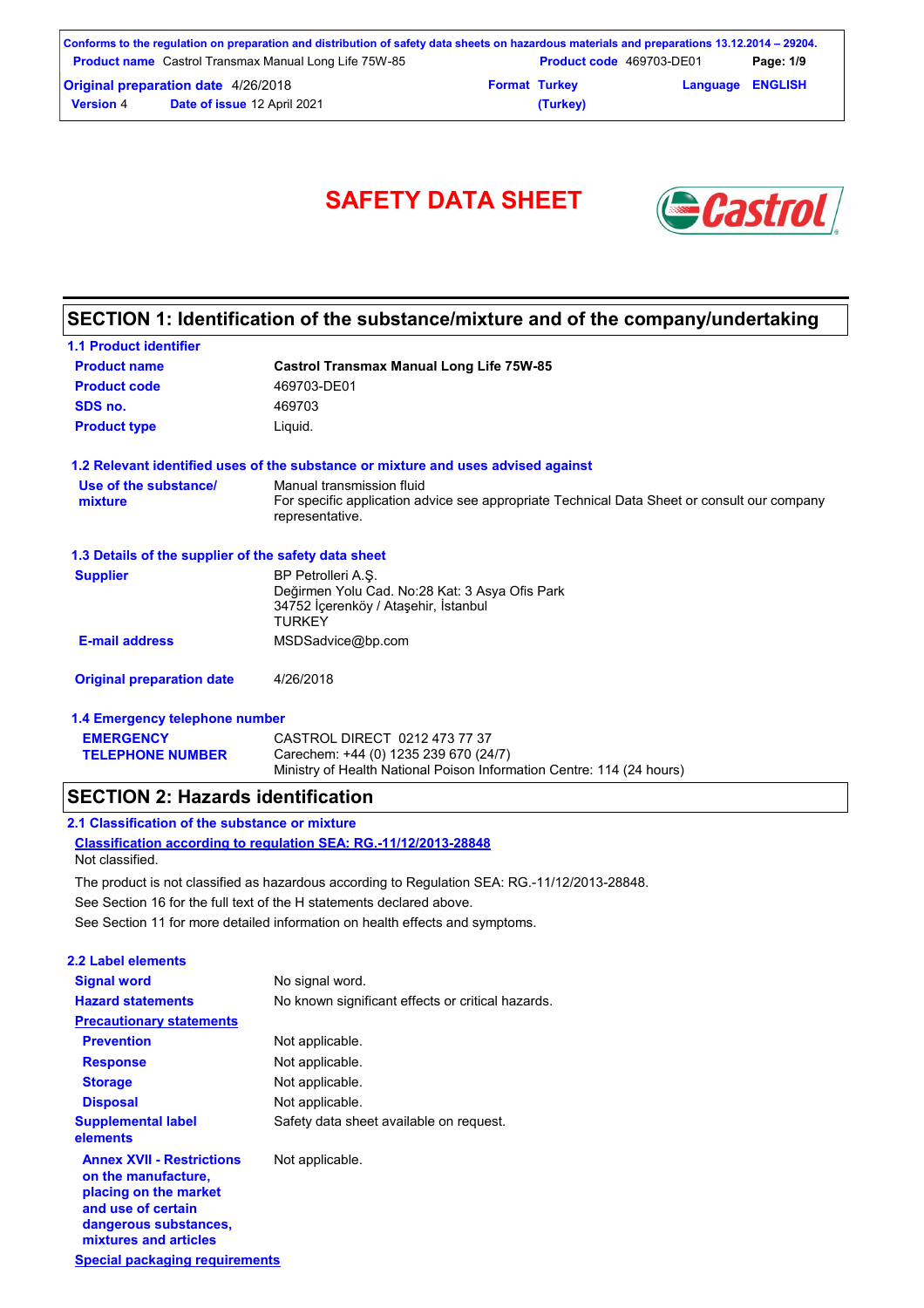|                                                              | Conforms to the regulation on preparation and distribution of safety data sheets on hazardous materials and preparations 13.12.2014 – 29204. |                      |                          |                         |           |
|--------------------------------------------------------------|----------------------------------------------------------------------------------------------------------------------------------------------|----------------------|--------------------------|-------------------------|-----------|
| <b>Product name</b> Castrol Transmax Manual Long Life 75W-85 |                                                                                                                                              |                      | Product code 469703-DE01 |                         | Page: 2/9 |
| <b>Original preparation date 4/26/2018</b>                   |                                                                                                                                              | <b>Format Turkey</b> |                          | <b>Language ENGLISH</b> |           |
| Date of issue 12 April 2021<br><b>Version 4</b>              |                                                                                                                                              |                      | (Turkey)                 |                         |           |

| <b>SECTION 2: Hazards identification</b>                             |                                                                                          |  |  |  |
|----------------------------------------------------------------------|------------------------------------------------------------------------------------------|--|--|--|
| <b>Containers to be fitted</b><br>with child-resistant<br>fastenings | Not applicable.                                                                          |  |  |  |
| <b>Tactile warning of danger</b>                                     | Not applicable.                                                                          |  |  |  |
| 2.3 Other hazards                                                    |                                                                                          |  |  |  |
| <b>Product meets the criteria</b><br>for PBT or vPvB                 | This mixture does not contain any substances that are assessed to be a PBT or a<br>vPvB. |  |  |  |
| Other hazards which do<br>not result in classification               | Mone known.                                                                              |  |  |  |

#### **SECTION 3: Composition/information on ingredients**

#### **3.2 Mixtures** Mixture

Synthetic base stock. Proprietary performance additives.

| <b>Product/ingredient name</b>                               | CAS no.    | %           | SEA: RG.-11/12/2013-28848               | <b>Type</b> |
|--------------------------------------------------------------|------------|-------------|-----------------------------------------|-------------|
| 1-Decene, homopolymer, hydrogenated                          | 68037-01-4 | $≥25 - ≤50$ | Asp. Tox. 1, H304                       | $[1]$       |
| Dec-1-ene, trimers, hydrogenated                             | 68037-01-4 | $≥25 - ≤50$ | Asp. Tox. 1, H304                       | $[1]$       |
| Dec-1-ene, dimers, hydrogenated                              | 68649-11-6 | $≥10 - ≤25$ | Acute Tox. 4. H332<br>Asp. Tox. 1, H304 | $[1]$       |
| Distillates (petroleum), hydrotreated heavy<br>paraffinic    | 64742-54-7 | ≤3          | Not classified.                         | $[2]$       |
| Distillates (petroleum), solvent-dewaxed<br>heavy paraffinic | 64742-65-0 | ≤3          | Asp. Tox. 1, H304                       | [1] [2]     |

**See Section 16 for the full text of the H statements declared above.**

**There are no additional ingredients present which, within the current knowledge of the supplier and in the concentrations applicable, are classified as hazardous to health or the environment and hence require reporting in this section.**

**Type** 

 $\boxed{1}$  Substance classified with a health or environmental hazard

[2] Substance with a workplace exposure limit

[3] Substance meets the criteria for PBT

[4] Substance meets the criteria for vPvB

[5] Additional disclosure due to company policy

Occupational exposure limits, if available, are listed in Section 8.

#### **SECTION 4: First aid measures**

#### **4.1 Description of first aid measures**

| <b>Inhalation</b>                 | Finhaled, remove to fresh air. In case of inhalation of decomposition products in a<br>fire, symptoms may be delayed. The exposed person may need to be kept under<br>medical surveillance for 48 hours. Get medical attention if symptoms occur. |
|-----------------------------------|---------------------------------------------------------------------------------------------------------------------------------------------------------------------------------------------------------------------------------------------------|
| <b>Ingestion</b>                  | Do not induce vomiting unless directed to do so by medical personnel. Get medical<br>attention if symptoms occur.                                                                                                                                 |
| <b>Skin contact</b>               | Wash skin thoroughly with soap and water or use recognised skin cleanser.<br>Remove contaminated clothing and shoes. Wash clothing before reuse. Clean<br>shoes thoroughly before reuse. Get medical attention if symptoms occur.                 |
| Eye contact                       | In case of contact, immediately flush eyes with plenty of water for at least 15<br>minutes. Eyelids should be held away from the eyeball to ensure thorough rinsing.<br>Check for and remove any contact lenses. Get medical attention.           |
| <b>Protection of first-aiders</b> | No action shall be taken involving any personal risk or without suitable training.                                                                                                                                                                |

#### **4.2 Most important symptoms and effects, both acute and delayed**

See Section 11 for more detailed information on health effects and symptoms.

#### **4.3 Indication of any immediate medical attention and special treatment needed**

**Notes to physician**

Treatment should in general be symptomatic and directed to relieving any effects. In case of inhalation of decomposition products in a fire, symptoms may be delayed. The exposed person may need to be kept under medical surveillance for 48 hours.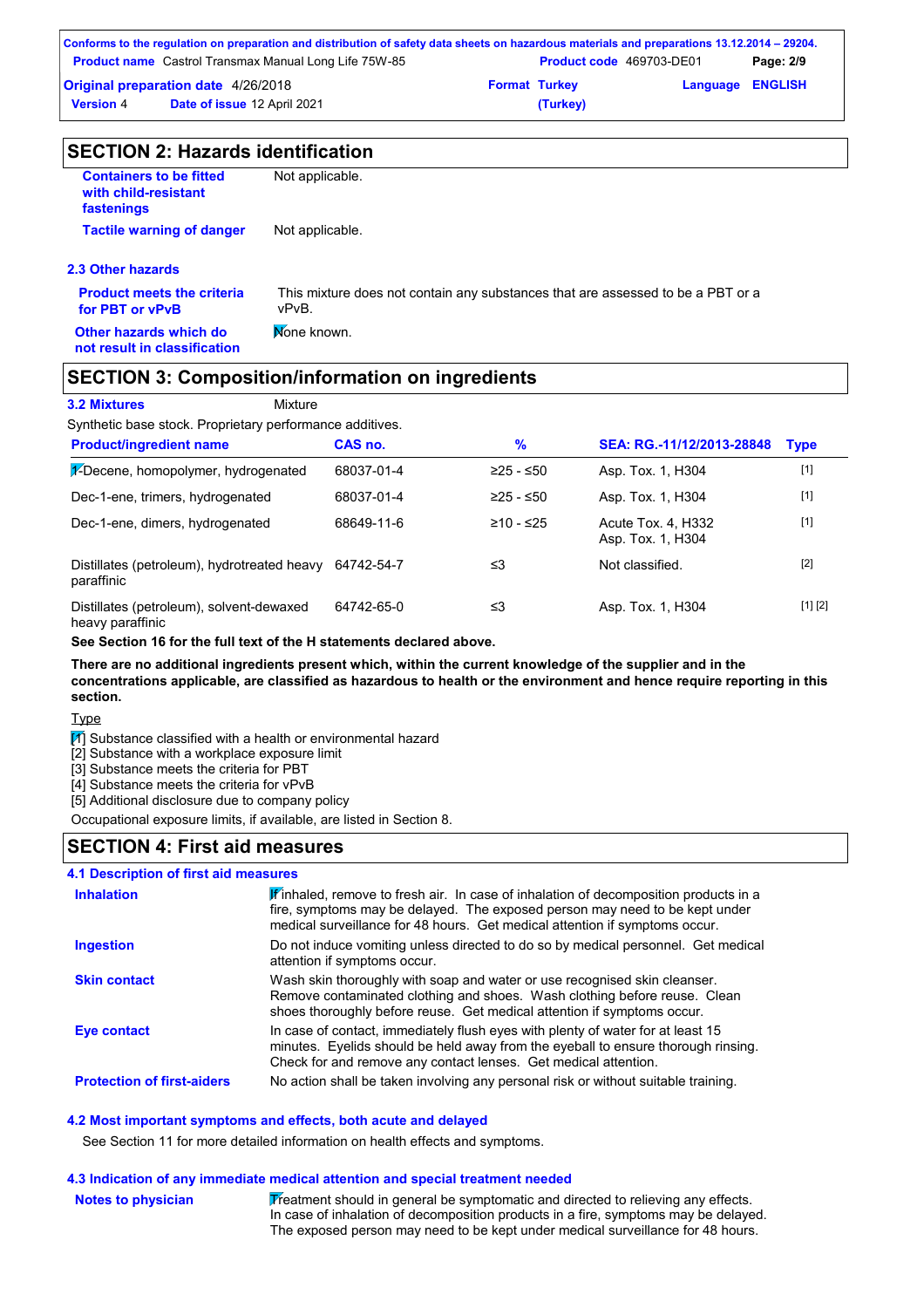|                                            | Conforms to the regulation on preparation and distribution of safety data sheets on hazardous materials and preparations 13.12.2014 – 29204. |                      |                                 |                         |           |
|--------------------------------------------|----------------------------------------------------------------------------------------------------------------------------------------------|----------------------|---------------------------------|-------------------------|-----------|
|                                            | <b>Product name</b> Castrol Transmax Manual Long Life 75W-85                                                                                 |                      | <b>Product code</b> 469703-DE01 |                         | Page: 3/9 |
| <b>Original preparation date 4/26/2018</b> |                                                                                                                                              | <b>Format Turkey</b> |                                 | <b>Language ENGLISH</b> |           |
| <b>Version 4</b>                           | Date of issue 12 April 2021                                                                                                                  |                      | (Turkey)                        |                         |           |

| <b>SECTION 5: Firefighting measures</b>                   |                                                                                                                                                                                                                                                                                                           |  |  |
|-----------------------------------------------------------|-----------------------------------------------------------------------------------------------------------------------------------------------------------------------------------------------------------------------------------------------------------------------------------------------------------|--|--|
| 5.1 Extinguishing media                                   |                                                                                                                                                                                                                                                                                                           |  |  |
| <b>Suitable extinguishing</b><br>media                    | In case of fire, use foam, dry chemical or carbon dioxide extinguisher or spray.                                                                                                                                                                                                                          |  |  |
| <b>Unsuitable extinguishing</b><br>media                  | Do not use water jet.                                                                                                                                                                                                                                                                                     |  |  |
| 5.2 Special hazards arising from the substance or mixture |                                                                                                                                                                                                                                                                                                           |  |  |
| <b>Hazards from the</b><br>substance or mixture           | In a fire or if heated, a pressure increase will occur and the container may burst.                                                                                                                                                                                                                       |  |  |
| <b>Hazardous combustion</b><br>products                   | Combustion products may include the following:<br>carbon oxides (CO, CO <sub>2</sub> ) (carbon monoxide, carbon dioxide)<br>nitrogen oxides (NO, $NO2$ etc.)                                                                                                                                              |  |  |
| 5.3 Advice for firefighters                               |                                                                                                                                                                                                                                                                                                           |  |  |
| <b>Special precautions for</b><br>fire-fighters           | No action shall be taken involving any personal risk or without suitable training. Promptly<br>isolate the scene by removing all persons from the vicinity of the incident if there is a fire.                                                                                                            |  |  |
| <b>Special protective</b><br>equipment for fire-fighters  | Fire-fighters should wear positive pressure self-contained breathing apparatus (SCBA) and full<br>turnout gear. Clothing for fire-fighters (including helmets, protective boots and gloves)<br>conforming to European standard EN 469 will provide a basic level of protection for chemical<br>incidents. |  |  |

# **SECTION 6: Accidental release measures**

|                                                          | 6.1 Personal precautions, protective equipment and emergency procedures                                                                                                                                                                                                                                                                                                                        |
|----------------------------------------------------------|------------------------------------------------------------------------------------------------------------------------------------------------------------------------------------------------------------------------------------------------------------------------------------------------------------------------------------------------------------------------------------------------|
| For non-emergency<br>personnel                           | No action shall be taken involving any personal risk or without suitable training. Evacuate<br>surrounding areas. Keep unnecessary and unprotected personnel from entering. Do not touch<br>or walk through spilt material. Put on appropriate personal protective equipment. Floors may<br>be slippery; use care to avoid falling.                                                            |
| For emergency responders                                 | If specialised clothing is required to deal with the spillage, take note of any information in<br>Section 8 on suitable and unsuitable materials. See also the information in "For non-<br>emergency personnel".                                                                                                                                                                               |
| <b>6.2 Environmental</b><br>precautions                  | Avoid dispersal of spilt material and runoff and contact with soil, waterways, drains and sewers.<br>Inform the relevant authorities if the product has caused environmental pollution (sewers,<br>waterways, soil or air).                                                                                                                                                                    |
| 6.3 Methods and material for containment and cleaning up |                                                                                                                                                                                                                                                                                                                                                                                                |
| <b>Small spill</b>                                       | Stop leak if without risk. Move containers from spill area. Absorb with an inert material and<br>place in an appropriate waste disposal container. Dispose of via a licensed waste disposal<br>contractor.                                                                                                                                                                                     |
| <b>Large spill</b>                                       | Stop leak if without risk. Move containers from spill area. Prevent entry into sewers, water<br>courses, basements or confined areas. Contain and collect spillage with non-combustible,<br>absorbent material e.g. sand, earth, vermiculite or diatomaceous earth and place in container<br>for disposal according to local regulations. Dispose of via a licensed waste disposal contractor. |
| 6.4 Reference to other<br><b>sections</b>                | See Section 1 for emergency contact information.<br>See Section 5 for firefighting measures.<br>See Section 8 for information on appropriate personal protective equipment.<br>See Section 12 for environmental precautions.<br>See Section 13 for additional waste treatment information.                                                                                                     |

# **SECTION 7: Handling and storage**

#### **7.1 Precautions for safe handling**

| <b>Protective measures</b>                       | Put on appropriate personal protective equipment (see Section 8).                                                                                                                    |
|--------------------------------------------------|--------------------------------------------------------------------------------------------------------------------------------------------------------------------------------------|
| <b>Advice on general</b><br>occupational hygiene | Eating, drinking and smoking should be prohibited in areas where this material is handled,<br>stored and processed. Wash thoroughly after handling. Remove contaminated clothing and |
|                                                  | protective equipment before entering eating areas. See also Section 8 for additional<br>information on hygiene measures.                                                             |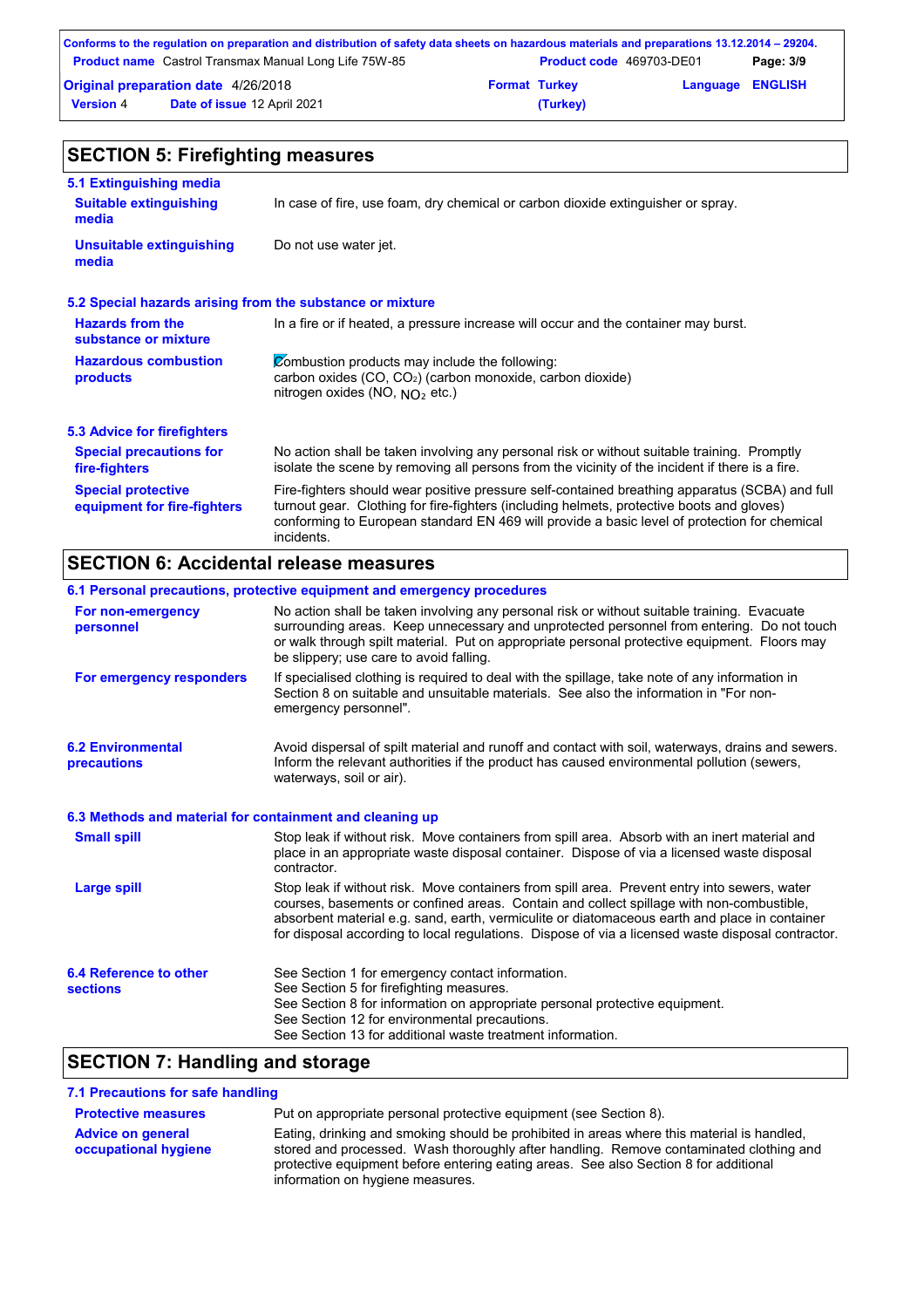|                                            | Conforms to the regulation on preparation and distribution of safety data sheets on hazardous materials and preparations 13.12.2014 – 29204. |                      |                                 |                         |           |
|--------------------------------------------|----------------------------------------------------------------------------------------------------------------------------------------------|----------------------|---------------------------------|-------------------------|-----------|
|                                            | <b>Product name</b> Castrol Transmax Manual Long Life 75W-85                                                                                 |                      | <b>Product code</b> 469703-DE01 |                         | Page: 4/9 |
| <b>Original preparation date 4/26/2018</b> |                                                                                                                                              | <b>Format Turkey</b> |                                 | <b>Language ENGLISH</b> |           |
| <b>Version 4</b>                           | Date of issue 12 April 2021                                                                                                                  |                      | (Turkey)                        |                         |           |

#### **SECTION 7: Handling and storage** Store in accordance with local regulations. Store in original container protected from direct sunlight in a dry, cool and well-ventilated area, away from incompatible materials (see Section 10) and food and drink. Keep container tightly closed and sealed until ready for use. Store and use only in equipment/containers designed for use with this product. Containers that have been opened must be carefully resealed and kept upright to prevent leakage. Do not store in unlabelled containers. Use appropriate containment to avoid environmental contamination. **7.2 Conditions for safe storage, including any incompatibilities 7.3 Specific end use(s) Not suitable Not suitable** Prolonged exposure to elevated temperature.

**Recommendations** Not available.

### **SECTION 8: Exposure controls/personal protection**

#### **8.1 Control parameters**

**Occupational exposure limits**

| <b>Product/ingredient name</b>                                                      | <b>Exposure limit values</b>                                                                                               |
|-------------------------------------------------------------------------------------|----------------------------------------------------------------------------------------------------------------------------|
| Distillates (petroleum), hydrotreated heavy paraffinic   ACGIH TLV (United States). | TWA: 5 mg/m <sup>3</sup> 8 hours. Issued/Revised: 11/2009 Form: Inhalable<br>fraction                                      |
| Distillates (petroleum), solvent-dewaxed heavy<br>paraffinic                        | <b>ACGIH TLV (United States).</b><br>TWA: 5 mg/m <sup>3</sup> 8 hours. Issued/Revised: 11/2009 Form: Inhalable<br>fraction |

Whilst specific OELs for certain components may be shown in this section, other components may be present in any mist, vapour or dust produced. Therefore, the specific OELs may not be applicable to the product as a whole and are provided for guidance only.

| <b>Recommended monitoring</b><br>procedures | If this product contains ingredients with exposure limits, personal, workplace atmosphere or<br>biological monitoring may be required to determine the effectiveness of the ventilation or other<br>control measures and/or the necessity to use respiratory protective equipment. Reference<br>should be made to monitoring standards, such as the following: European Standard EN 689<br>(Workplace atmospheres - Guidance for the assessment of exposure by inhalation to chemical<br>agents for comparison with limit values and measurement strategy) European Standard EN<br>14042 (Workplace atmospheres - Guide for the application and use of procedures for the<br>assessment of exposure to chemical and biological agents) European Standard EN 482<br>(Workplace atmospheres - General requirements for the performance of procedures for the<br>measurement of chemical agents) Reference to national guidance documents for methods for<br>the determination of hazardous substances will also be required. |
|---------------------------------------------|----------------------------------------------------------------------------------------------------------------------------------------------------------------------------------------------------------------------------------------------------------------------------------------------------------------------------------------------------------------------------------------------------------------------------------------------------------------------------------------------------------------------------------------------------------------------------------------------------------------------------------------------------------------------------------------------------------------------------------------------------------------------------------------------------------------------------------------------------------------------------------------------------------------------------------------------------------------------------------------------------------------------------|
| <b>8.2 Exposure controls</b>                |                                                                                                                                                                                                                                                                                                                                                                                                                                                                                                                                                                                                                                                                                                                                                                                                                                                                                                                                                                                                                            |
| <b>Appropriate engineering</b><br>controls  | All activities involving chemicals should be assessed for their risks to health, to ensure<br>exposures are adequately controlled. Personal protective equipment should only be considered<br>after other forms of control measures (e.g. engineering controls) have been suitably evaluated.<br>Personal protective equipment should conform to appropriate standards, be suitable for use, be<br>kept in good condition and properly maintained.<br>Your supplier of personal protective equipment should be consulted for advice on selection and<br>appropriate standards. For further information contact your national organisation for standards.<br>Provide exhaust ventilation or other engineering controls to keep the relevant airborne<br>concentrations below their respective occupational exposure limits.<br>The final choice of protective equipment will depend upon a risk assessment. It is important to<br>ensure that all items of personal protective equipment are compatible.                    |
| <b>Individual protection measures</b>       |                                                                                                                                                                                                                                                                                                                                                                                                                                                                                                                                                                                                                                                                                                                                                                                                                                                                                                                                                                                                                            |
| <b>Hygiene measures</b>                     | Wash hands, forearms and face thoroughly after handling chemical products, before eating,<br>smoking and using the lavatory and at the end of the working period. Appropriate techniques<br>should be used to remove potentially contaminated clothing. Wash contaminated clothing<br>before reusing. Ensure that eyewash stations and safety showers are close to the workstation<br>location.                                                                                                                                                                                                                                                                                                                                                                                                                                                                                                                                                                                                                            |
| <b>Respiratory protection</b>               | In case of insufficient ventilation, wear suitable respiratory equipment.<br>The correct choice of respiratory protection depends upon the chemicals being handled, the<br>conditions of work and use, and the condition of the respiratory equipment. Safety procedures<br>should be developed for each intended application. Respiratory protection equipment should<br>therefore be chosen in consultation with the supplier/manufacturer and with a full assessment<br>of the working conditions.                                                                                                                                                                                                                                                                                                                                                                                                                                                                                                                      |
| <b>Eye/face protection</b>                  | Safety glasses with side shields.                                                                                                                                                                                                                                                                                                                                                                                                                                                                                                                                                                                                                                                                                                                                                                                                                                                                                                                                                                                          |
| <b>Skin protection</b>                      |                                                                                                                                                                                                                                                                                                                                                                                                                                                                                                                                                                                                                                                                                                                                                                                                                                                                                                                                                                                                                            |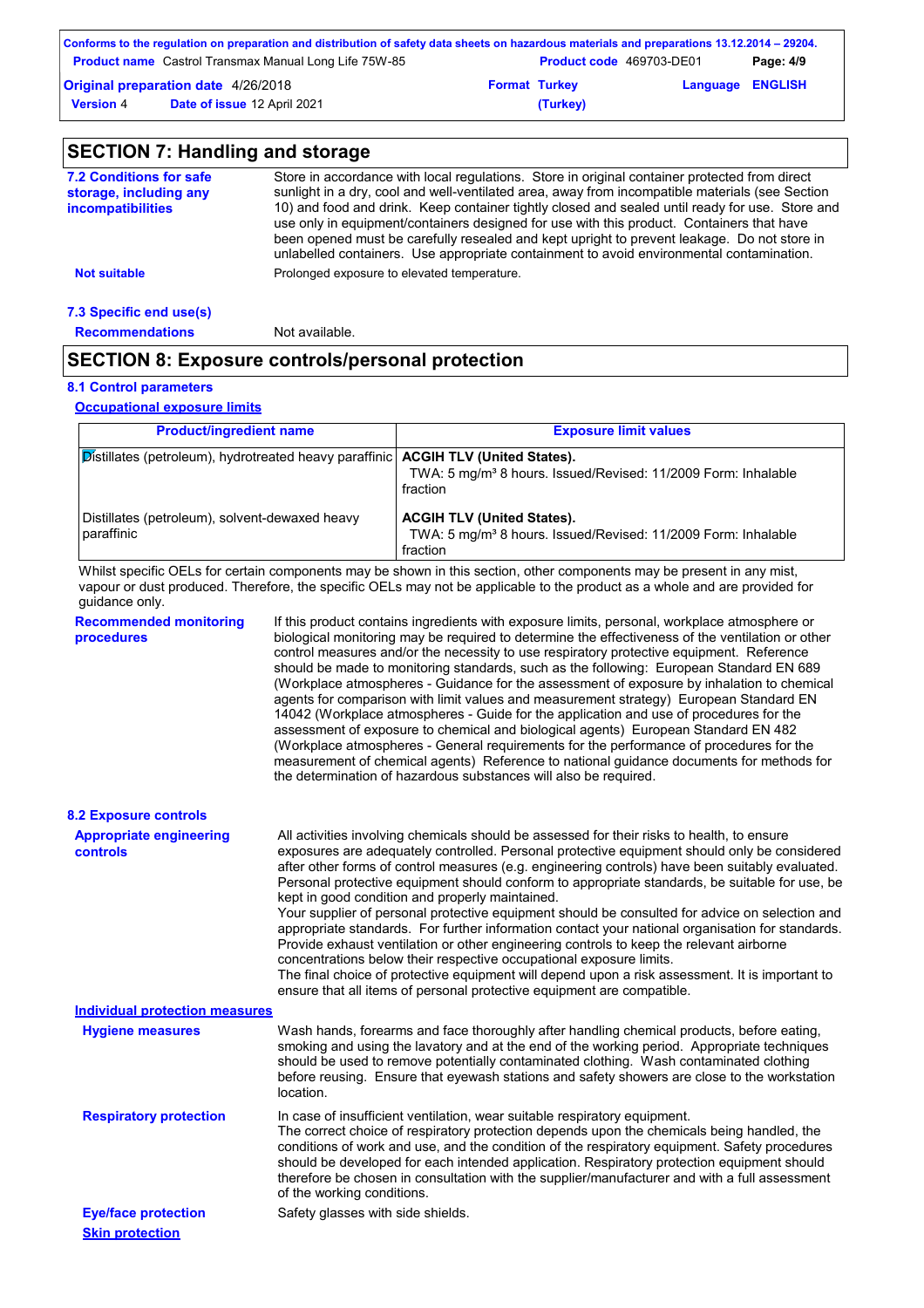| Conforms to the regulation on preparation and distribution of safety data sheets on hazardous materials and preparations 13.12.2014 – 29204. |                             |                      |          |                         |  |  |
|----------------------------------------------------------------------------------------------------------------------------------------------|-----------------------------|----------------------|----------|-------------------------|--|--|
| <b>Product name</b> Castrol Transmax Manual Long Life 75W-85<br><b>Product code</b> 469703-DE01<br>Page: 5/9                                 |                             |                      |          |                         |  |  |
| <b>Original preparation date 4/26/2018</b>                                                                                                   |                             | <b>Format Turkey</b> |          | <b>Language ENGLISH</b> |  |  |
| <b>Version 4</b>                                                                                                                             | Date of issue 12 April 2021 |                      | (Turkey) |                         |  |  |

# **SECTION 8: Exposure controls/personal protection**

| <b>Hand protection</b>                           | Wear protective gloves if prolonged or repeated contact is likely. Wear chemical resistant<br>gloves. Recommended: Nitrile gloves. The correct choice of protective gloves depends upon<br>the chemicals being handled, the conditions of work and use, and the condition of the gloves<br>(even the best chemically resistant glove will break down after repeated chemical exposures).<br>Most gloves provide only a short time of protection before they must be discarded and replaced.<br>Because specific work environments and material handling practices vary, safety procedures<br>should be developed for each intended application. Gloves should therefore be chosen in<br>consultation with the supplier/manufacturer and with a full assessment of the working<br>conditions. |
|--------------------------------------------------|----------------------------------------------------------------------------------------------------------------------------------------------------------------------------------------------------------------------------------------------------------------------------------------------------------------------------------------------------------------------------------------------------------------------------------------------------------------------------------------------------------------------------------------------------------------------------------------------------------------------------------------------------------------------------------------------------------------------------------------------------------------------------------------------|
| <b>Skin and body</b>                             | Use of protective clothing is good industrial practice.<br>Personal protective equipment for the body should be selected based on the task being<br>performed and the risks involved and should be approved by a specialist before handling this<br>product.<br>Cotton or polyester/cotton overalls will only provide protection against light superficial<br>contamination that will not soak through to the skin. Overalls should be laundered on a regular<br>basis. When the risk of skin exposure is high (e.g. when cleaning up spillages or if there is a<br>risk of splashing) then chemical resistant aprons and/or impervious chemical suits and boots<br>will be required.                                                                                                        |
| <b>Environmental exposure</b><br><b>controls</b> | Emissions from ventilation or work process equipment should be checked to ensure they<br>comply with the requirements of environmental protection legislation. In some cases, fume<br>scrubbers, filters or engineering modifications to the process equipment will be necessary to<br>reduce emissions to acceptable levels.                                                                                                                                                                                                                                                                                                                                                                                                                                                                |

# **SECTION 9: Physical and chemical properties**

## **9.1 Information on basic physical and chemical properties**

| <b>Appearance</b>                                      |                                                                                                                                        |
|--------------------------------------------------------|----------------------------------------------------------------------------------------------------------------------------------------|
| <b>Physical state</b>                                  | Liquid.                                                                                                                                |
| <b>Colour</b>                                          | Brown.                                                                                                                                 |
| <b>Odour</b>                                           | Not available.                                                                                                                         |
| <b>Odour threshold</b>                                 | Not available.                                                                                                                         |
| рH                                                     | Mot applicable.                                                                                                                        |
| <b>Melting point/freezing point</b>                    | Not available.                                                                                                                         |
| Initial boiling point and boiling<br>range             | Not available.                                                                                                                         |
| <b>Pour point</b>                                      | $-60 °C$                                                                                                                               |
| <b>Flash point</b>                                     | Open cup: >200°C (>392°F) [Cleveland.]                                                                                                 |
| <b>Evaporation rate</b>                                | Not available.                                                                                                                         |
| <b>Flammability (solid, gas)</b>                       | Not applicable. Based on - Physical state                                                                                              |
| <b>Upper/lower flammability or</b><br>explosive limits | Not available.                                                                                                                         |
| <b>Vapour pressure</b>                                 | Not available.                                                                                                                         |
| <b>Vapour density</b>                                  | Not available.                                                                                                                         |
| <b>Relative density</b>                                | Not available.                                                                                                                         |
| <b>Density</b>                                         | <1000 kg/m <sup>3</sup> (<1 g/cm <sup>3</sup> ) at 15°C                                                                                |
| <b>Solubility(ies)</b>                                 | insoluble in water.                                                                                                                    |
| <b>Partition coefficient: n-octanol/</b><br>water      | >3                                                                                                                                     |
| <b>Auto-ignition temperature</b>                       | Not available.                                                                                                                         |
| <b>Decomposition temperature</b>                       | Not available.                                                                                                                         |
| <b>Viscosity</b>                                       | Kinematic: 64.6 mm <sup>2</sup> /s (64.6 cSt) at 40 $^{\circ}$ C<br>Kinematic: 11.5 to 12 mm <sup>2</sup> /s (11.5 to 12 cSt) at 100°C |
| <b>Explosive properties</b>                            | Not available.                                                                                                                         |
| <b>Oxidising properties</b>                            | Not available.                                                                                                                         |

#### **9.2 Other information**

No additional information.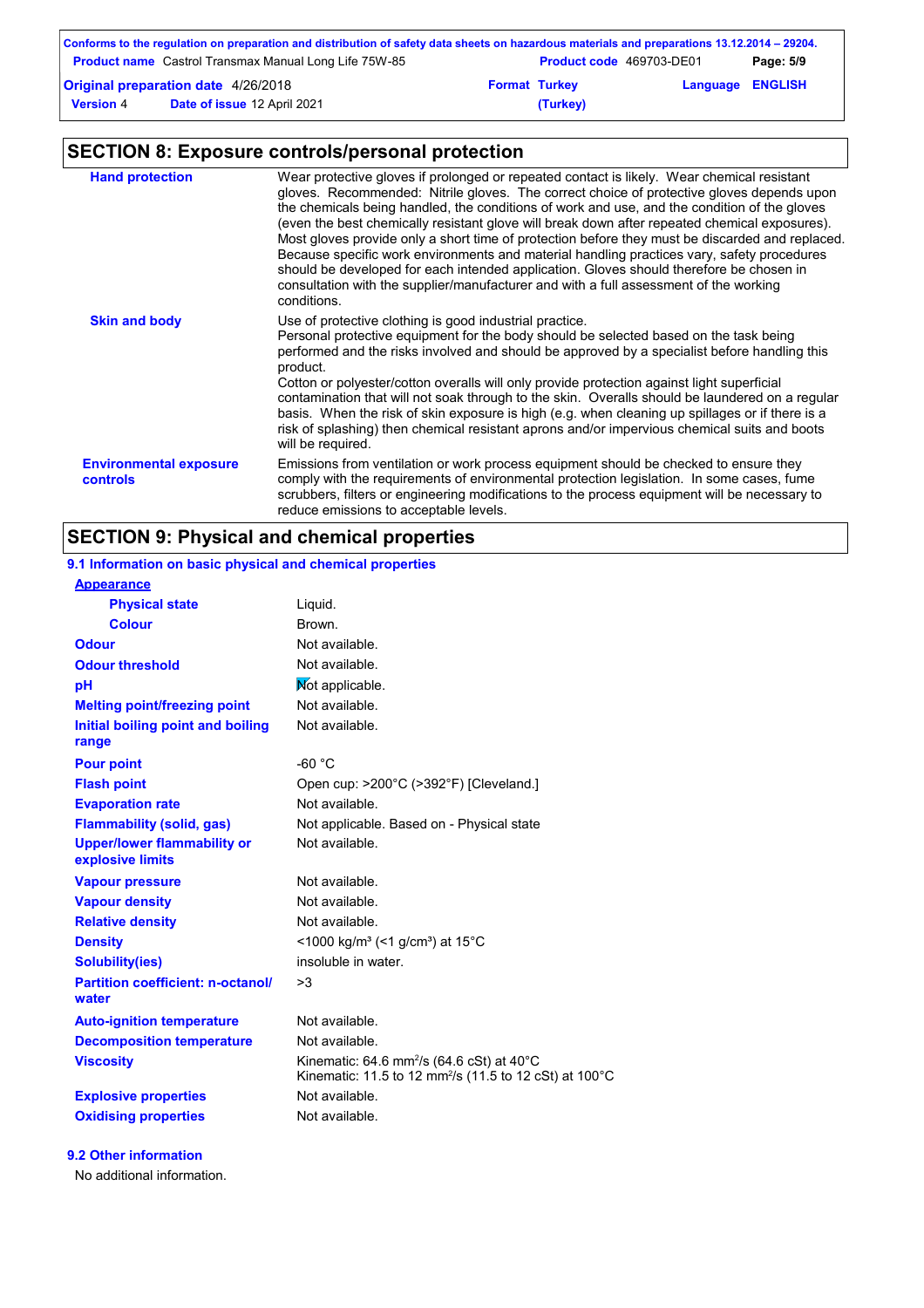| Conforms to the regulation on preparation and distribution of safety data sheets on hazardous materials and preparations 13.12.2014 – 29204. |                                            |                      |          |                         |  |  |
|----------------------------------------------------------------------------------------------------------------------------------------------|--------------------------------------------|----------------------|----------|-------------------------|--|--|
| <b>Product name</b> Castrol Transmax Manual Long Life 75W-85<br>Product code 469703-DE01<br>Page: 6/9                                        |                                            |                      |          |                         |  |  |
|                                                                                                                                              | <b>Original preparation date 4/26/2018</b> | <b>Format Turkey</b> |          | <b>Language ENGLISH</b> |  |  |
| <b>Version 4</b>                                                                                                                             | <b>Date of issue 12 April 2021</b>         |                      | (Turkey) |                         |  |  |

| <b>SECTION 10: Stability and reactivity</b>       |                                                                                                                                                                         |  |  |
|---------------------------------------------------|-------------------------------------------------------------------------------------------------------------------------------------------------------------------------|--|--|
| <b>10.1 Reactivity</b>                            | No specific test data available for this product. Refer to Conditions to avoid and Incompatible<br>materials for additional information.                                |  |  |
| <b>10.2 Chemical stability</b>                    | The product is stable.                                                                                                                                                  |  |  |
| <b>10.3 Possibility of</b><br>hazardous reactions | Under normal conditions of storage and use, hazardous reactions will not occur.<br>Under normal conditions of storage and use, hazardous polymerisation will not occur. |  |  |
| <b>10.4 Conditions to avoid</b>                   | Avoid all possible sources of ignition (spark or flame).                                                                                                                |  |  |
| 10.5 Incompatible materials                       | Reactive or incompatible with the following materials: oxidising materials.                                                                                             |  |  |
| <b>10.6 Hazardous</b><br>decomposition products   | Under normal conditions of storage and use, hazardous decomposition products should not be<br>produced.                                                                 |  |  |

# **SECTION 11: Toxicological information**

#### **11.1 Information on toxicological effects**

| <b>Acute toxicity estimates</b>                    |                                                                                                                             |                                                                                      |  |  |
|----------------------------------------------------|-----------------------------------------------------------------------------------------------------------------------------|--------------------------------------------------------------------------------------|--|--|
|                                                    | <b>Route</b>                                                                                                                | <b>ATE value</b>                                                                     |  |  |
| Minalation (dusts and mists)                       | 15.14 mg/l                                                                                                                  |                                                                                      |  |  |
| <b>Information on likely</b><br>routes of exposure | Routes of entry anticipated: Dermal, Inhalation.                                                                            |                                                                                      |  |  |
| <b>Potential acute health effects</b>              |                                                                                                                             |                                                                                      |  |  |
| <b>Inhalation</b>                                  | delayed following exposure.                                                                                                 | Exposure to decomposition products may cause a health hazard. Serious effects may be |  |  |
| <b>Ingestion</b>                                   | No known significant effects or critical hazards.                                                                           |                                                                                      |  |  |
| <b>Skin contact</b>                                | Defatting to the skin. May cause skin dryness and irritation.                                                               |                                                                                      |  |  |
| <b>Eye contact</b>                                 | No known significant effects or critical hazards.                                                                           |                                                                                      |  |  |
|                                                    | Symptoms related to the physical, chemical and toxicological characteristics                                                |                                                                                      |  |  |
| <b>Inhalation</b>                                  | May be harmful by inhalation if exposure to vapour, mists or fumes resulting from thermal<br>decomposition products occurs. |                                                                                      |  |  |
| <b>Ingestion</b>                                   | No specific data.                                                                                                           |                                                                                      |  |  |
| <b>Skin contact</b>                                | Adverse symptoms may include the following:<br>irritation<br>dryness<br>cracking                                            |                                                                                      |  |  |
| <b>Eye contact</b>                                 | No specific data.                                                                                                           |                                                                                      |  |  |
|                                                    | Delayed and immediate effects as well as chronic effects from short and long-term exposure                                  |                                                                                      |  |  |
| <b>Inhalation</b>                                  | Overexposure to the inhalation of airborne droplets or aerosols may cause irritation of the<br>respiratory tract.           |                                                                                      |  |  |
| <b>Ingestion</b>                                   | Ingestion of large quantities may cause nausea and diarrhoea.                                                               |                                                                                      |  |  |
| <b>Skin contact</b>                                | Prolonged or repeated contact can defat the skin and lead to irritation and/or dermatitis.                                  |                                                                                      |  |  |
| <b>Eye contact</b>                                 | Potential risk of transient stinging or redness if accidental eye contact occurs.                                           |                                                                                      |  |  |
| <b>Potential chronic health effects</b>            |                                                                                                                             |                                                                                      |  |  |
| <b>General</b>                                     | No known significant effects or critical hazards.                                                                           |                                                                                      |  |  |
| <b>Carcinogenicity</b>                             | No known significant effects or critical hazards.                                                                           |                                                                                      |  |  |
| <b>Mutagenicity</b>                                | No known significant effects or critical hazards.                                                                           |                                                                                      |  |  |
| <b>Developmental effects</b>                       | No known significant effects or critical hazards.                                                                           |                                                                                      |  |  |
| <b>Fertility effects</b>                           | No known significant effects or critical hazards.                                                                           |                                                                                      |  |  |

# **SECTION 12: Ecological information**

#### **12.1 Toxicity Environmental hazards** Not classified as dangerous

#### **12.2 Persistence and degradability**

Not expected to be rapidly degradable.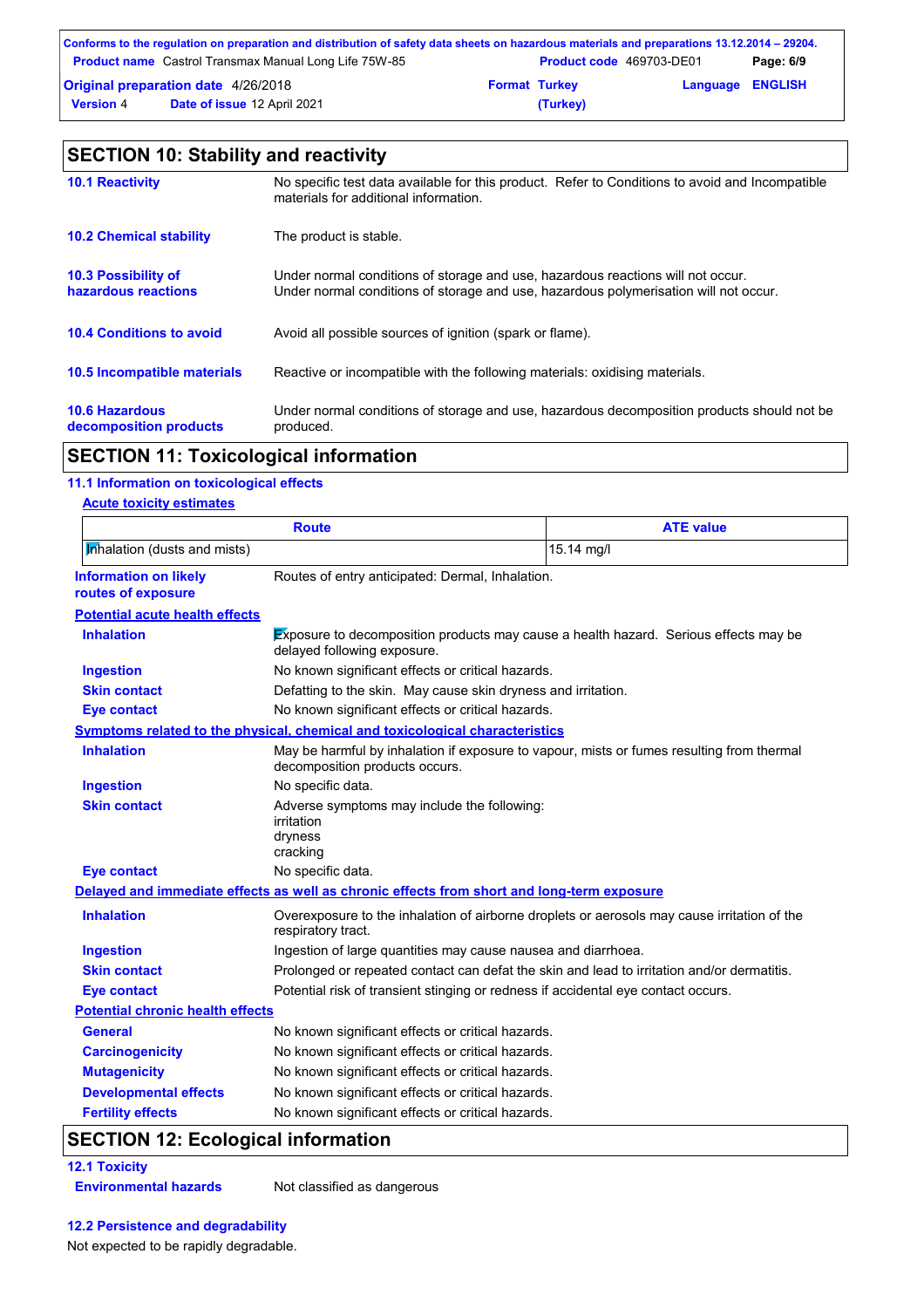| Conforms to the regulation on preparation and distribution of safety data sheets on hazardous materials and preparations 13.12.2014 – 29204. |                                                              |                      |                                 |                         |           |  |
|----------------------------------------------------------------------------------------------------------------------------------------------|--------------------------------------------------------------|----------------------|---------------------------------|-------------------------|-----------|--|
|                                                                                                                                              | <b>Product name</b> Castrol Transmax Manual Long Life 75W-85 |                      | <b>Product code</b> 469703-DE01 |                         | Page: 7/9 |  |
|                                                                                                                                              | <b>Original preparation date 4/26/2018</b>                   | <b>Format Turkey</b> |                                 | <b>Language ENGLISH</b> |           |  |
| <b>Version 4</b>                                                                                                                             | Date of issue 12 April 2021                                  |                      | (Turkey)                        |                         |           |  |

## **SECTION 12: Ecological information**

#### **12.3 Bioaccumulative potential**

This product is not expected to bioaccumulate through food chains in the environment.

| <b>12.4 Mobility in soil</b>                                  |                                                                      |
|---------------------------------------------------------------|----------------------------------------------------------------------|
| <b>Soil/water partition</b><br>coefficient (K <sub>oc</sub> ) | Not available.                                                       |
| <b>Mobility</b>                                               | Spillages may penetrate the soil causing ground water contamination. |

#### **12.5 Results of PBT and vPvB assessment**

This mixture does not contain any substances that are assessed to be a PBT or a vPvB.

#### **12.6 Other adverse effects**

Spills may form a film on water surfaces causing physical damage to organisms. Oxygen transfer could also be impaired. **Other ecological information**

### **SECTION 13: Disposal considerations**

#### **13.1 Waste treatment methods**

| <b>Methods of disposal</b> | The generation of waste should be avoided or minimised wherever possible. Significant<br>quantities of waste product residues should not be disposed of via the foul sewer but processed<br>in a suitable effluent treatment plant. Dispose of surplus and non-recyclable products via a<br>licensed waste disposal contractor. Disposal of this product, solutions and any by-products<br>should at all times comply with the requirements of environmental protection and waste disposal<br>legislation and any regional local authority requirements. Waste packaging should be recycled.<br>Incineration or landfill should only be considered when recycling is not feasible. This material<br>and its container must be disposed of in a safe way. Empty containers or liners may retain some<br>product residues. Avoid dispersal of spilt material and runoff and contact with soil, waterways, |
|----------------------------|---------------------------------------------------------------------------------------------------------------------------------------------------------------------------------------------------------------------------------------------------------------------------------------------------------------------------------------------------------------------------------------------------------------------------------------------------------------------------------------------------------------------------------------------------------------------------------------------------------------------------------------------------------------------------------------------------------------------------------------------------------------------------------------------------------------------------------------------------------------------------------------------------------|
|                            | drains and sewers.                                                                                                                                                                                                                                                                                                                                                                                                                                                                                                                                                                                                                                                                                                                                                                                                                                                                                      |
| <b>Special precautions</b> | This material and its container must be disposed of in a safe way. Empty containers or liners<br>may retain some product residues. Avoid dispersal of spilt material and runoff and contact with<br>soil, waterways, drains and sewers.                                                                                                                                                                                                                                                                                                                                                                                                                                                                                                                                                                                                                                                                 |

# **SECTION 14: Transport information**

|                                           | <b>ADR/RID</b> | <b>ADN</b>               | <b>IMDG</b>              | <b>IATA</b>    |
|-------------------------------------------|----------------|--------------------------|--------------------------|----------------|
| 14.1 UN number                            | Not regulated. | Not regulated.           | Not regulated.           | Not regulated. |
| 14.2 UN proper<br>shipping name           |                | $\overline{\phantom{a}}$ | $\overline{\phantom{a}}$ |                |
| <b>14.3 Transport</b><br>hazard class(es) | ÷              | $\overline{\phantom{a}}$ | $\overline{\phantom{a}}$ |                |
| 14.4 Packing<br>group                     |                | $\overline{a}$           | $\overline{\phantom{a}}$ |                |
| 14.5<br><b>Environmental</b><br>hazards   | No.            | No.                      | No.                      | No.            |
| <b>Additional</b><br>information          |                | $\overline{\phantom{a}}$ | $\overline{\phantom{a}}$ |                |

**14.6 Special precautions for user** Not available.

**14.7 Transport in bulk according to IMO instruments**

Not available.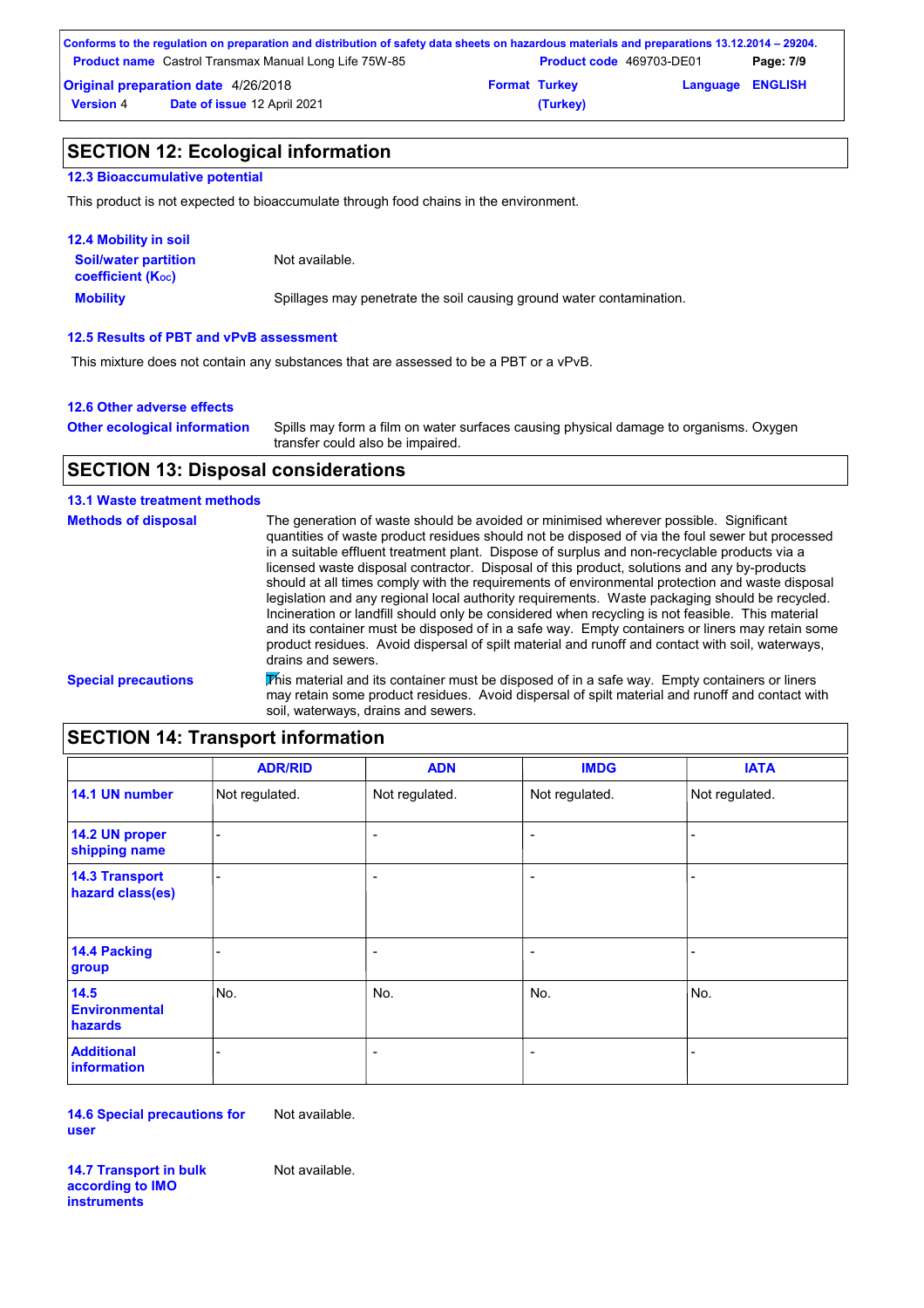|                                            | Conforms to the regulation on preparation and distribution of safety data sheets on hazardous materials and preparations 13.12.2014 – 29204. |                                 |          |                         |  |
|--------------------------------------------|----------------------------------------------------------------------------------------------------------------------------------------------|---------------------------------|----------|-------------------------|--|
|                                            | <b>Product name</b> Castrol Transmax Manual Long Life 75W-85                                                                                 | <b>Product code</b> 469703-DE01 |          | Page: 8/9               |  |
| <b>Original preparation date 4/26/2018</b> |                                                                                                                                              | <b>Format Turkey</b>            |          | <b>Language ENGLISH</b> |  |
| <b>Version 4</b>                           | Date of issue 12 April 2021                                                                                                                  |                                 | (Turkey) |                         |  |

# **SECTION 15: Regulatory information**

|                                                                 | 15.1 Safety, health and environmental regulations/legislation specific for the substance or mixture                            |
|-----------------------------------------------------------------|--------------------------------------------------------------------------------------------------------------------------------|
| <b>National inventory</b>                                       |                                                                                                                                |
| <b>Australia inventory (AICS)</b>                               | All components are listed or exempted.                                                                                         |
| <b>Canada inventory</b>                                         | All components are listed or exempted.                                                                                         |
| <b>China inventory (IECSC)</b>                                  | All components are listed or exempted.                                                                                         |
| <b>Japan inventory (ENCS)</b>                                   | At least one component is not listed.                                                                                          |
| <b>Korea inventory (KECI)</b>                                   | All components are listed or exempted.                                                                                         |
| <b>Philippines inventory</b><br>(PICCS)                         | All components are listed or exempted.                                                                                         |
| <b>REACH Status</b>                                             | The company, as identified in Section 1, sells this product in the EU in compliance with the<br>current requirements of REACH. |
| <b>Taiwan Chemical</b><br><b>Substances Inventory</b><br>(TCSI) | All components are listed or exempted.                                                                                         |
| <b>United States inventory</b><br>(TSCA 8b)                     | All components are active or exempted.                                                                                         |
|                                                                 |                                                                                                                                |

# **SECTION 16: Other information**

| <b>Abbreviations and acronyms</b>                | ACGIH = American Conference of Industrial Hygienists<br>ADN = European Provisions concerning the International Carriage of Dangerous Goods by<br>Inland Waterway<br>ADR = The European Agreement concerning the International Carriage of Dangerous Goods by<br>Road<br>ATE = Acute Toxicity Estimate<br><b>BCF = Bioconcentration Factor</b><br>CAS = Chemical Abstracts Service<br>GHS = Globally Harmonized System of Classification and Labelling of Chemicals<br>IATA = International Air Transport Association<br>IBC = Intermediate Bulk Container<br><b>IMDG = International Maritime Dangerous Goods</b><br>LogPow = logarithm of the octanol/water partition coefficient<br>MARPOL = International Convention for the Prevention of Pollution From Ships, 1973 as<br>modified by the Protocol of 1978. ("Marpol" = marine pollution)<br>OECD = Organisation for Economic Co-operation and Development<br>PBT = Persistent, Bioaccumulative and Toxic<br>RID = The Regulations concerning the International Carriage of Dangerous Goods by Rail<br>SADT = Self-Accelerating Decomposition Temperature<br>STOT-RE = Specific Target Organ Toxicity - Repeated Exposure<br>STOT-SE = Specific Target Organ Toxicity - Single Exposure<br>TWA = Time weighted average<br>UN = United Nations<br>UVCB = Complex hydrocarbon substance<br>VOC = Volatile Organic Compound<br>vPvB = Very Persistent and Very Bioaccumulative<br>Varies = may contain one or more of the following 64741-88-4, 64741-89-5, 64741-95-3, |                                                                             |  |
|--------------------------------------------------|---------------------------------------------------------------------------------------------------------------------------------------------------------------------------------------------------------------------------------------------------------------------------------------------------------------------------------------------------------------------------------------------------------------------------------------------------------------------------------------------------------------------------------------------------------------------------------------------------------------------------------------------------------------------------------------------------------------------------------------------------------------------------------------------------------------------------------------------------------------------------------------------------------------------------------------------------------------------------------------------------------------------------------------------------------------------------------------------------------------------------------------------------------------------------------------------------------------------------------------------------------------------------------------------------------------------------------------------------------------------------------------------------------------------------------------------------------------------------------------------------------------------------|-----------------------------------------------------------------------------|--|
| <b>Full text of abbreviated H</b>                | 64742-70-7, 72623-85-9, 72623-86-0, 72623-87-1<br>H304                                                                                                                                                                                                                                                                                                                                                                                                                                                                                                                                                                                                                                                                                                                                                                                                                                                                                                                                                                                                                                                                                                                                                                                                                                                                                                                                                                                                                                                                    | May be fatal if swallowed and enters airways.                               |  |
| <b>statements</b>                                | H332                                                                                                                                                                                                                                                                                                                                                                                                                                                                                                                                                                                                                                                                                                                                                                                                                                                                                                                                                                                                                                                                                                                                                                                                                                                                                                                                                                                                                                                                                                                      | Harmful if inhaled.                                                         |  |
| <b>Full text of classifications</b><br>[CLP/GHS] | <b>Acute Tox. 4</b><br>Asp. Tox. 1                                                                                                                                                                                                                                                                                                                                                                                                                                                                                                                                                                                                                                                                                                                                                                                                                                                                                                                                                                                                                                                                                                                                                                                                                                                                                                                                                                                                                                                                                        | <b>ACUTE TOXICITY - Category 4</b><br><b>ASPIRATION HAZARD - Category 1</b> |  |
| <b>History</b>                                   |                                                                                                                                                                                                                                                                                                                                                                                                                                                                                                                                                                                                                                                                                                                                                                                                                                                                                                                                                                                                                                                                                                                                                                                                                                                                                                                                                                                                                                                                                                                           |                                                                             |  |
| Date of issue/ Date of<br>revision               | 12 April 2021                                                                                                                                                                                                                                                                                                                                                                                                                                                                                                                                                                                                                                                                                                                                                                                                                                                                                                                                                                                                                                                                                                                                                                                                                                                                                                                                                                                                                                                                                                             |                                                                             |  |
| Date of previous issue                           | 15 April 2020.                                                                                                                                                                                                                                                                                                                                                                                                                                                                                                                                                                                                                                                                                                                                                                                                                                                                                                                                                                                                                                                                                                                                                                                                                                                                                                                                                                                                                                                                                                            |                                                                             |  |
| <b>Prepared by</b>                               | <b>Product Stewardship</b>                                                                                                                                                                                                                                                                                                                                                                                                                                                                                                                                                                                                                                                                                                                                                                                                                                                                                                                                                                                                                                                                                                                                                                                                                                                                                                                                                                                                                                                                                                |                                                                             |  |
|                                                  | tuba.yildirim@bp.com, +90 216 571 2937                                                                                                                                                                                                                                                                                                                                                                                                                                                                                                                                                                                                                                                                                                                                                                                                                                                                                                                                                                                                                                                                                                                                                                                                                                                                                                                                                                                                                                                                                    | Tuba Yıldırım, Sertifika no ve Tarihi: GBF01.50.14 / 22.12.2020             |  |

**Indicates information that has changed from previously issued version.**

**Notice to reader**